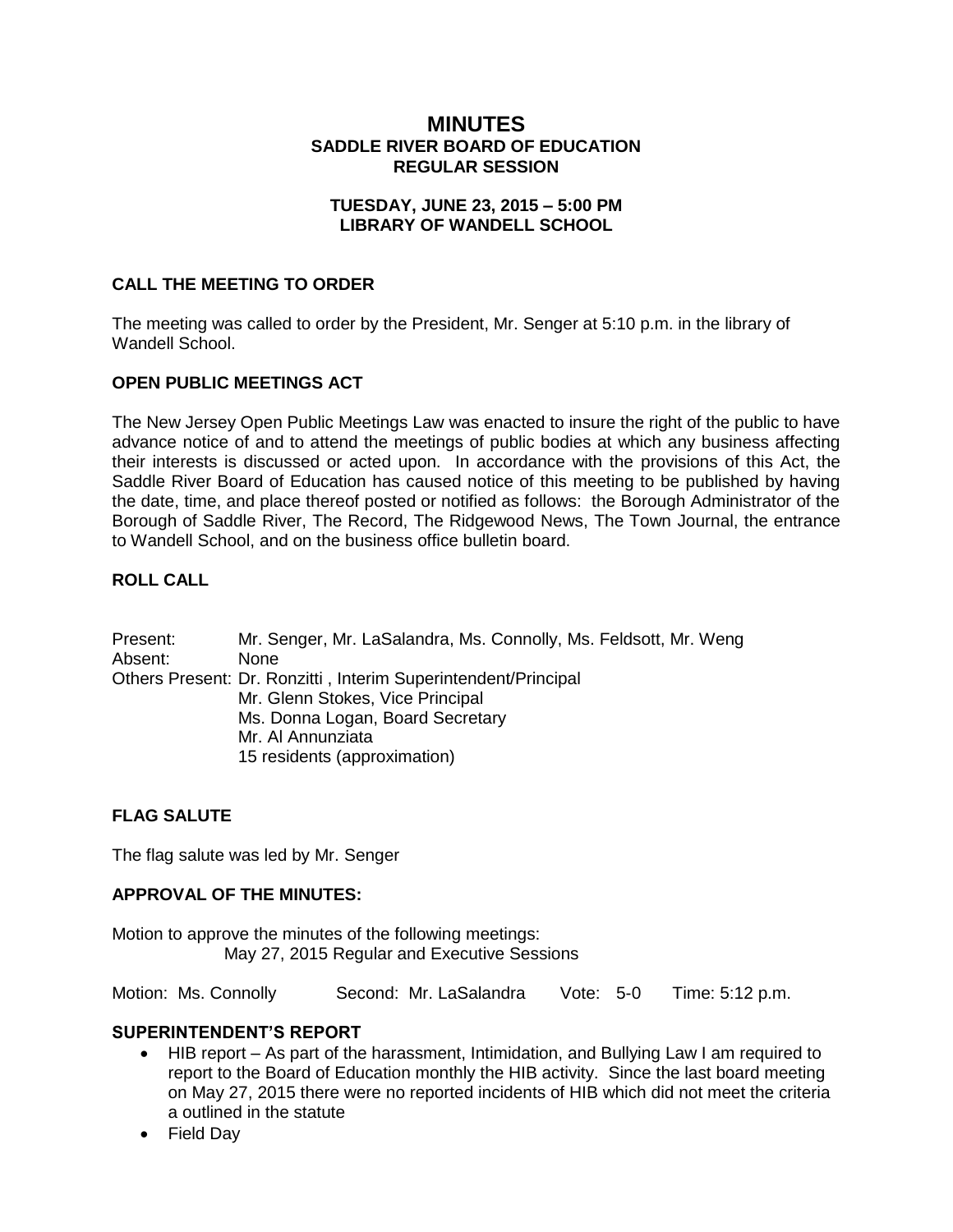- Pre-School Move Up Ceremony
- Grade 5 Move Up Ceremony
- HVAC Projects (demo to start Monday), Boro permit pending

## **VICE PRINCIPAL'S REPORT**

- 5<sup>TH</sup> Grade Moving Up Ceremony
- Playground Safety Program (school wide)
- Law Enforcement Torch Run
- Yearbook
- End of Year Awards Ceremony

# **BUSINESS ADMINISTRATOR'S REPORT**

- Financial Status
- Facilities Assessment

# **BOARD PRESIDENT'S REPORT**

- AAA Rating from Standard & Poors
- Bond Sale tomorrow
- Acknowledged successful school year

# **MEETING OPEN TO THE PUBLIC FOR DISCUSSION OF AGENDA ITEMS ONLY**

Clarification requested for Items A830 and 831.

# **AGENDA ITEMS AS PER ATTACHED**

### **COMMITTEE REPORTS**

- 1. Finance/Budget Committee addressed in earlier reports
- 2. Board Communications Committee Ms. Feldsott awards  $@5<sup>th</sup>$  grade ceremony
- 3. Technology Committee no report
- 4. Curriculum Committee Ms. Connolly addressed in administrative resolutions
- 5. Renovation Committee Ms. Feldsott HVAC progress
- 6. Wandell School Recreation Committee 2014-2015 school year wrapped up
- 7. Liaisons: Ramsey Board of Education
	- Northern Highlands Board of Education
		- Ms. Connolly graduations, awards and speeches
- 8. Home and School Association Mr. Lasalandra 2014-2015 school year wrapped up
- 9. New Jersey School Boards Association/NJSBA Legislative Committee Mr. Senger retreat later in meeting
- 10. Policy Committee Ms. Feldsott continuing review
- 11. Health, Well-being, Safety and Transportation Committee Ms. Connolly bus routes over summer, problems during year, parents needing emergency busing #'s
- 12. Liaison to Mayor and Council Mr. Senger new firemen installed; meeting with Borough representatives
- 13. Negotiations Committee Ms. Feldsott at impasse
- 14. Ad Hoc: Wandell Performance Committee Mr. Weng 70 people, 2 meetings, teacher participation. Meeting discussion included long term goals, areas of improvement/concern and Foundation funding.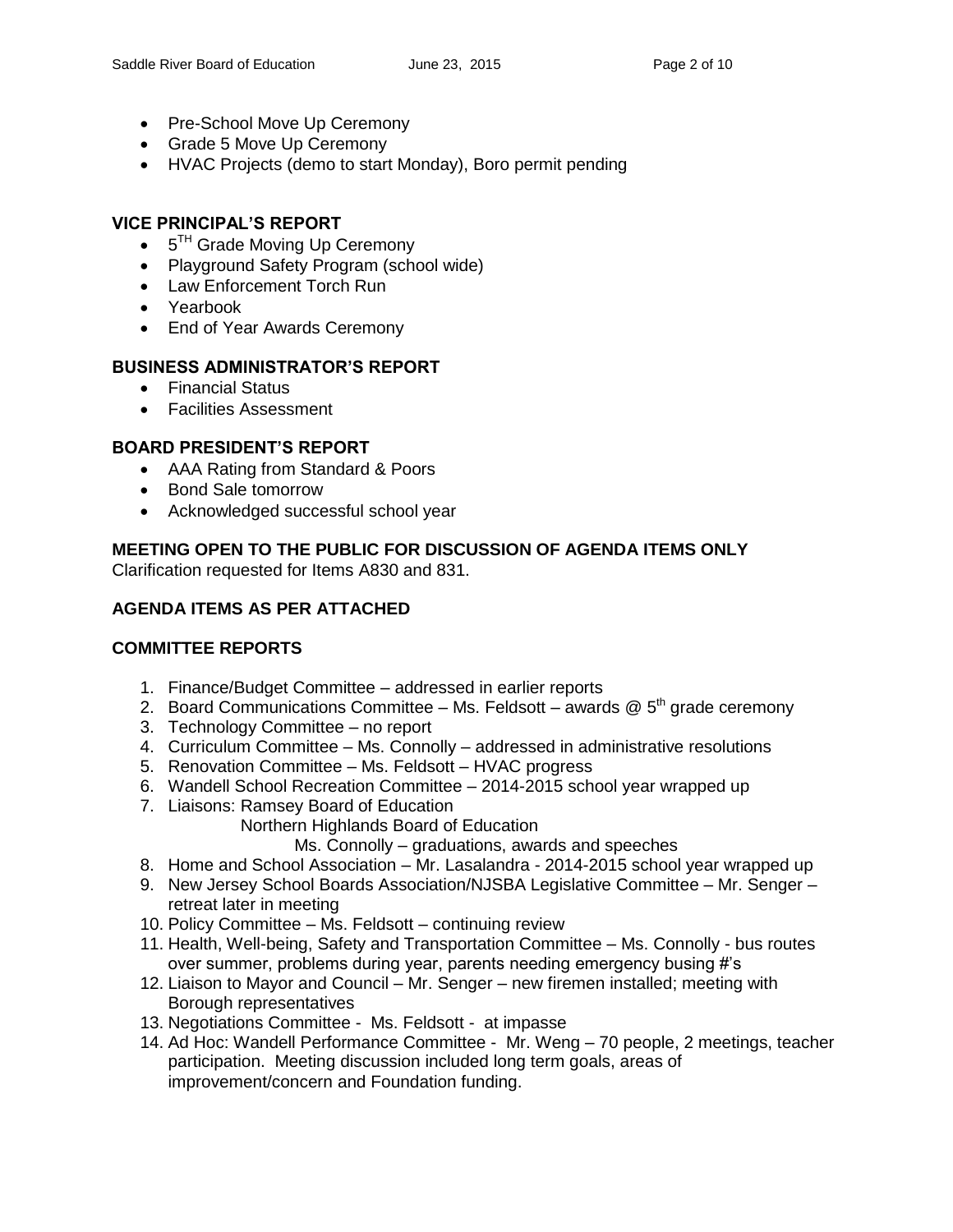### **COMMENTS BY THE PUBLIC ON NON-AGENDA ITEMS**

Public comments addressed the Ad Hoc committee report and meetings.

#### **MOTION TO ENTER EXECUTIVE SESSION**

WHEREAS Section 8 of the Open Public Meetings Act, Chapter 231, PL 1975, permits the exclusion of the public from a meeting in certain circumstances and

WHEREAS the Board is of the opinion that such circumstances presently exist

BE IT RESOLVED by the Saddle River Board of Education that:

 The public shall be excluded from discussion of the hereinafter-specified subjects: The general nature of these subjects is: Legal Issues

It is anticipated at this time that the above-stated subject matters will be made public when the Board determines them to be no longer prejudicial or when the board takes formal action.

Action may or may not be taken upon return to public session.

Motion: Ms. Connolly Second: Mr. Senger Vote: 5-0 Time: 6:45 p.m.

#### **MOTION TO ADJOURN EXECUTIVE SESSION**

Motion: Mr. Weng Second: Ms. Connolly Vote: 5-0 Time: 7:58 p.m.

#### **BOARD RETREAT – NJSBA – conducted by AL ANNUNZIATA, Field Services Representative**

Retreat included

- A review of Board Self Evaluation 2015 Survey
- Discussion of Best Practices
- Ethics Workshop

#### **MOTION TO ADJOURN MEETING**

Motion: Mr. LaSalandra Second: Ms. Feldsott Vote: 5-0 Time: 9:45 p.m.

Respectfully submitted,

Donna M. Logan Board Secretary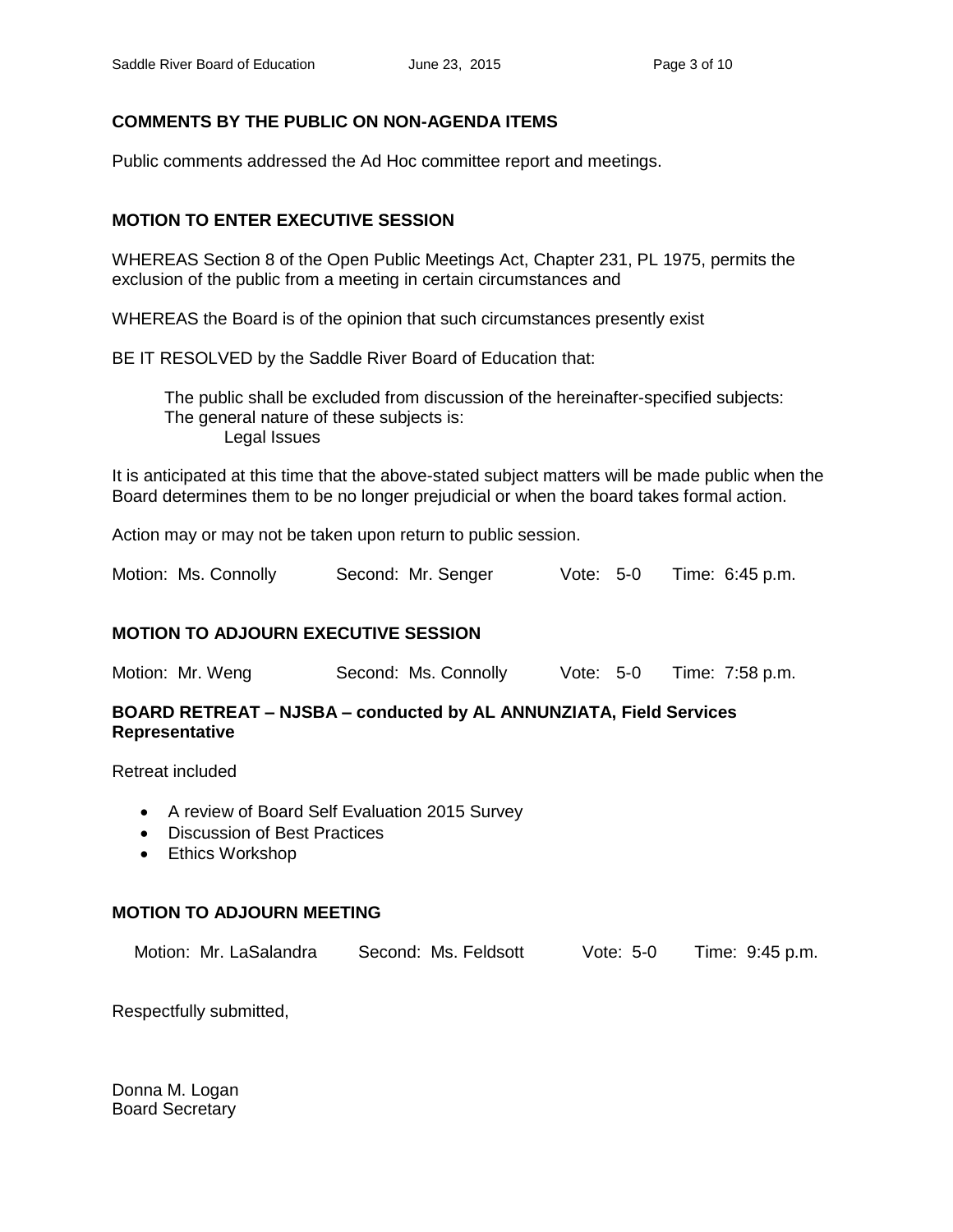### **SADDLE RIVER BOARD OF EDUCATION TUESDAY, JUNE 23, 2015 RESOLUTIONS – SUMMARY**

#### **ADMINISTRATION**

- A-830 District Professional Development Plan 2015-2016 School Year
- A-831 SRSD Teacher Mentoring Program Plan 2015-2016 School Year
- A-832 NJ State Department of Education Preschool Teaching & Learning Standards (2014 version)

### **HUMAN RESOURCES**

- HR-1158 Kim Stipend Wandell Rec Art Club
- HR-1159 Dr. William Ronzitti Approved Employment Contract
- HR-1160 Murphy Additional Days Summer 2015
- HR-1161 Create Position Part-time Classroom and Clerical Aide Take from Table
- HR-1162 O'Neill summer employment

### **EDUCATION**

- E-791 Special Education Academic Instruction Summer 2015 Lauren Rozema
- E-792 Summer 2015 Programs Special Education
- E-793 Evaluations Special Education Summer 2015 Region V
- E-794 Special Education Academic Support Summer 2015 Community School
- E-795 Special Education Speech and Language Arts Assessment July 2015 Good Talking People
- E-796 Special Education Educational Assessment July 2015 Comprehensive School Testing

### **FINANCE**

- F-2249 Payment of Bills June 2015
- F-2250 Appropriation Transfer May 2015
- F-2251 Line Item Certification
- F-2252 Board Secretary Report May 2015
- F-2253 Treasurer Report May 2015
- F-2254 Agreement Treasurer's & Board Secretary's Reports May 2015
- F-2255 Travel Senger & Feldsott
- F-2256 Service & Maintenance Fire & Burglar Alarm Systems
- F-2257 Cooperative Bid Program 2015-2016 Educational Data Systems
- F-2258 Time & Material/Maintenance Bid Program 2015-2016 Educational Data **Services**
- F-2259 Year End Bookkeeping Adjustments
- F-2260 Authorization of Board Secretary to Pay Bills
- F-2261 Legal Costs
- F-2262 Submission of IDEA Application for FY2016
- F-2263 Approval of Stipulation of Settlement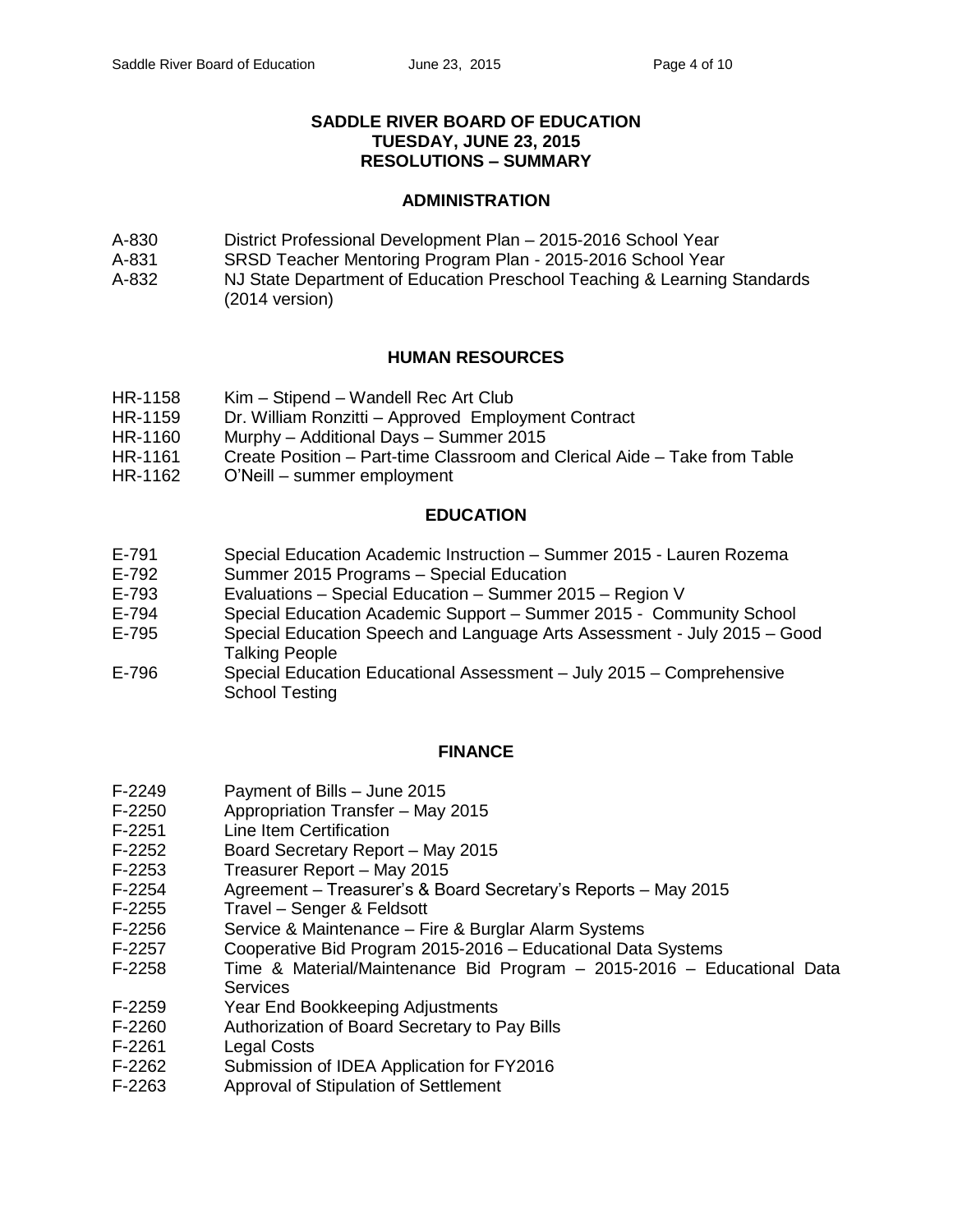# **ADMINISTRATION**

### **A-830 ADOPT DISTRICT PROFESSIONAL DEVELOPMENT PLAN**

BE IT RESOLVED that the Saddle River Board of Education adopts the District Professional Development Plan for the 2015-2016 school year as attached.

#### **A-831 ADOPT SRSD TEACHER MENTORING PROGRAM PLAN**

BE IT RESOLVED that the Saddle River Board of Education adopts the Saddle River Teacher Mentoring Program Plan for the 2015-2016 school year as attached.

#### **A-832 ADOPT NJ STATE DEPARTMENT OF EDUCATION PRESCHOOL TEACHING & LEARNING STANDARDS**

BE IT RESOLVED that the Saddle River Board of Education adopts the New Jersey State Department of Education Preschool Teaching & Learning Standards (2014 version).

#### ALL ADMINISTRATION MOTIONS BUNDLED FOR SINGLE VOTE:

Motion: Ms. Feldsott Second: Ms. Connolly Discussion: Mr. Weng – Cost regarding A-830

Roll Call Vote: TW: aye JC: aye IF: aye JL: aye HS: aye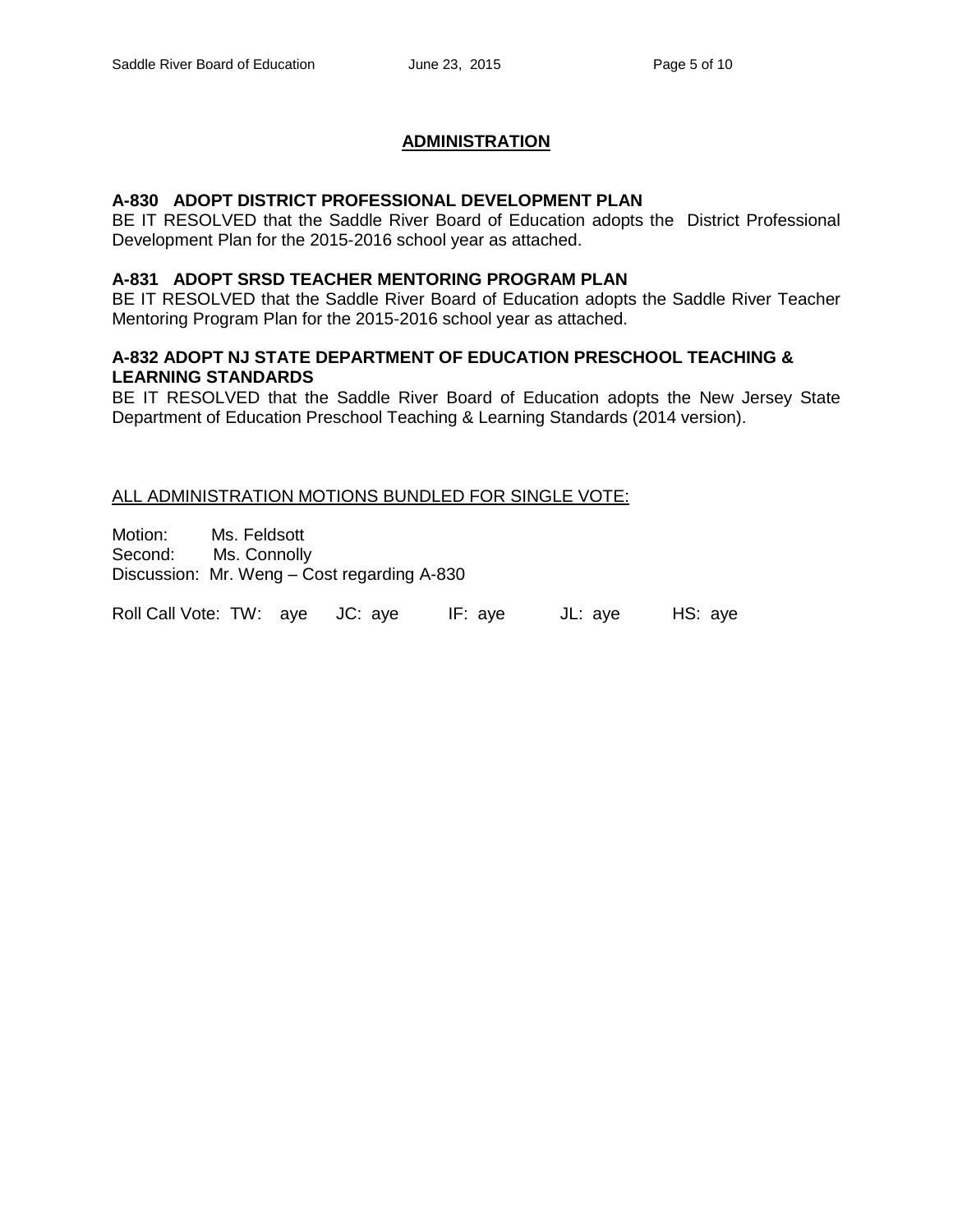### **HUMAN RESOURCES**

#### **HR-1158 CHRISTINE KIM – STIPEND – WANDELL REC SPRING ART CLUB**

BE IT RESOLVED that, upon recommendation of the Superintendent, the Saddle River Board of Education approves the stipend to Christine Kim in the amount of \$3,230 from Wandell School Recreation Committee Fund for duties performed in connection with the Wandell Rec Spring Art Club.

Motion: Ms. Connolly Second: Mr. Senger Discussion: Funding

Roll Call Vote: TW: aye JC: aye IF: aye JL: aye HS: aye

#### **HR-1159 DR. WILLIAM RONZITTI – CONTINUATION AS INTERIM SUPERINTENDENT**

BE IT RESOLVED that the Saddle River Board of Education approves the employment contract of Dr. William Ronzitti, Interim Superintendent, commencing July 1, 2015 through June 30, 2016, as reviewed and approved by the Interim Executive County Superintendent on June 10, 2015.

Motion: Ms. Connolly Second: Mr. Senger Discussion: None

Roll Call Vote: TW: aye JC: aye IF: aye JL: aye HS: aye

#### **HR-1160 JODY MURPHY – ADDITIONAL DAYS – SUMMER 2015**

BE IT RESOLVED that, upon recommendation of the Superintendent, the Saddle River Board of Education approves the summer employment of Jody Murphy for a maximum of 5 extra days at her hourly rate.

Motion: Ms. Feldsott Second: Ms. Connolly Discussion: None Roll Call Vote: TW: aye JC: aye IF: aye JL: aye HS: aye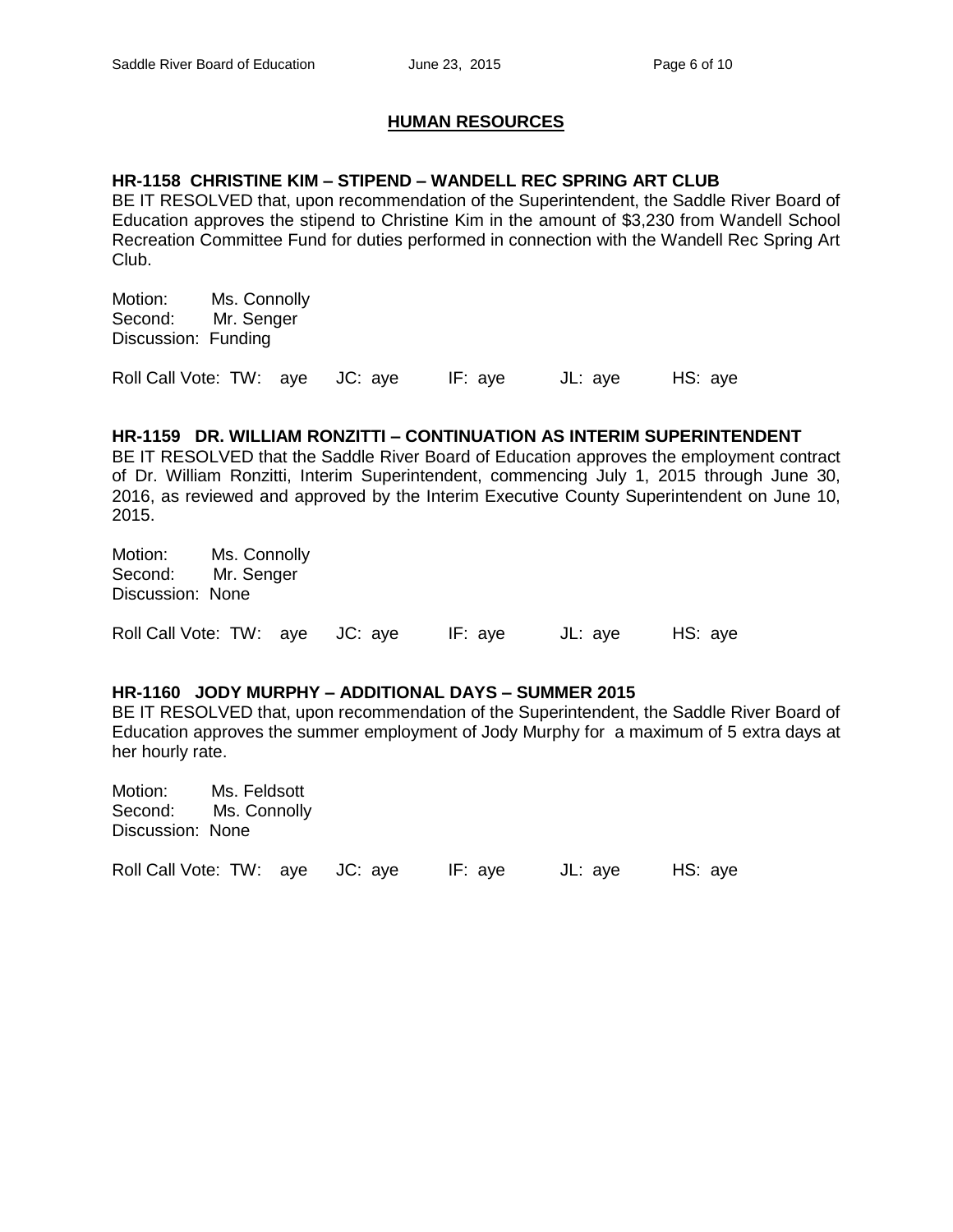#### **HR-1161 CREATE POSITION – PART-TIME CLASSROOM AND CLERICAL AIDE – TAKE FROM TABLE**

Motion to take from the table Resolution HR-1156 tabled at May 27, 2015 Regular Meeting and vote on same.

HR-1156: BE IT RESOLVED that, upon recommendation of the Superintendent, the Saddle River Board of Education approves the creation of one part-time classroom and clerical aide position (24.75 hours per week), position control roster # 200800120000001 effective 9/1/15.

Motion: Mr. Senger Second: Mr. Weng Discussion: Stay on table

Roll Call Vote to stay on table : TW: aye JC: aye IF: aye JL: aye HS: aye

#### **HR-1162 O'NEILL – SUMMER EMPLOYMENT**

BE IT RESOLVED, upon recommendation of the Superintendent, to approve Patricia O'Neill, school nurse for one day (7 hours maximum) during the summer at her hourly rate.

Motion: Mr. Senger Second: Ms. Feldsott Discussion: None

Roll Call Vote: TW: aye JC: aye IF: aye JL: aye HS: aye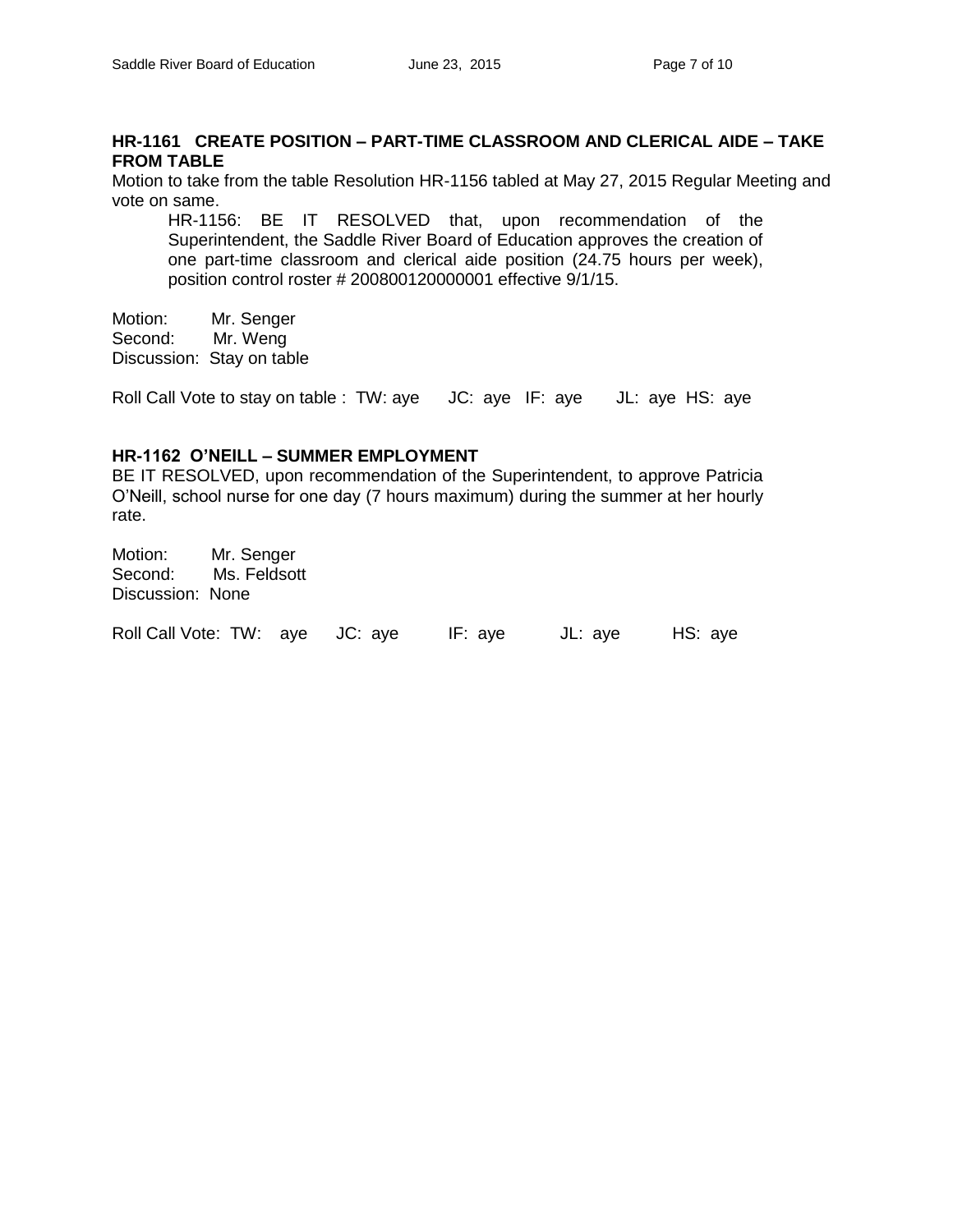#### **EDUCATION**

#### **E-791 SPECIAL EDUCATION – SUMMER TUTORING 2015**

BE IT RESOLVED that the Saddle River Board of Education approves Lauren Rozema to provide summer academic instruction for student #A0025, for 20 one-hour sessions at \$60 per hour for a total not to exceed \$1,200.

#### **E-792 SUMMER 2015 PROGRAMS - SPECIAL EDUCATION**

BE IT RESOLVED to approve the payment of tuition for the following summer programs for special education students:

| <b>BCSS Bleshman</b>    | Student A0027 | <b>July 2015</b>      | \$4,800              |
|-------------------------|---------------|-----------------------|----------------------|
| <b>Windsor Learning</b> | Student A0019 | 20 days $@$           | \$5,944.40           |
| Center                  |               | \$297.22/day          |                      |
| <b>Shepard School</b>   | Student A0024 | 20 days @\$276.03/day | \$5,520.60           |
| <b>Ramsey Summer</b>    | Student A0020 | Summer Program        | Approx.\$1,000       |
| Careers Program         |               |                       |                      |
| Ridgewood RISE          | Student A0021 | Summer Program        | \$1,440              |
|                         |               |                       | Plus cost of One-to- |
|                         |               |                       | One Aide -           |
|                         |               |                       | \$1,780.92           |
| Banyon School           | Student A0016 | <b>July 2015</b>      | \$5,226.12           |

#### **E-793 BILINGUAL ED., PSYCHOLOGICAL & SPEECH EVALUATIONS**

BE IT RESOLVED, that the Saddle River Board of Education approves bilingual education, psychological and speech evaluations by Region V for student A0026 at the cost of \$310 for each evaluation + 7% administrative fee, total not to exceed of \$995.10.

#### **E-794 SPECIAL EDUCATION – SUMMER ACADEMIC SUPPORT 2015**

BE IT RESOLVED, that the Saddle River Board of Education approves Jennifer Kechejian to provide summer academic support for student #A0017, at the Community School for 20 onehour sessions at \$60 per hour, total not to exceed \$1,200.

#### **E-795 SPECIAL EDUCATION – SPEECH AND LANGUAGE ASSESSMENT**

BE IT RESOLVED, that the Saddle River Board of Education approves Good Talking People to provide a Speech and Language Assessment in July 2015 for Special Education student #A0016 at a cost of \$975.

#### **E-796 SPECIAL EDUCATION – EDUCATIONAL ASSESSMENT**

BE IT RESOLVED, that the Saddle River Board of Education approves Comprehensive School Testing to provide an Educational Assessment in July 2015 for Special Education student #A0016 at a cost of \$600.

#### ALL EDUCATION MOTIONS BUNDLED FOR SINGLE VOTE:

Motion: Mr. Senger Second: Ms. Connolly Discussion: None

| Roll Call Vote: TW: aye JC: aye |  |  | IF: aye | JL: aye | HS: aye |
|---------------------------------|--|--|---------|---------|---------|
|---------------------------------|--|--|---------|---------|---------|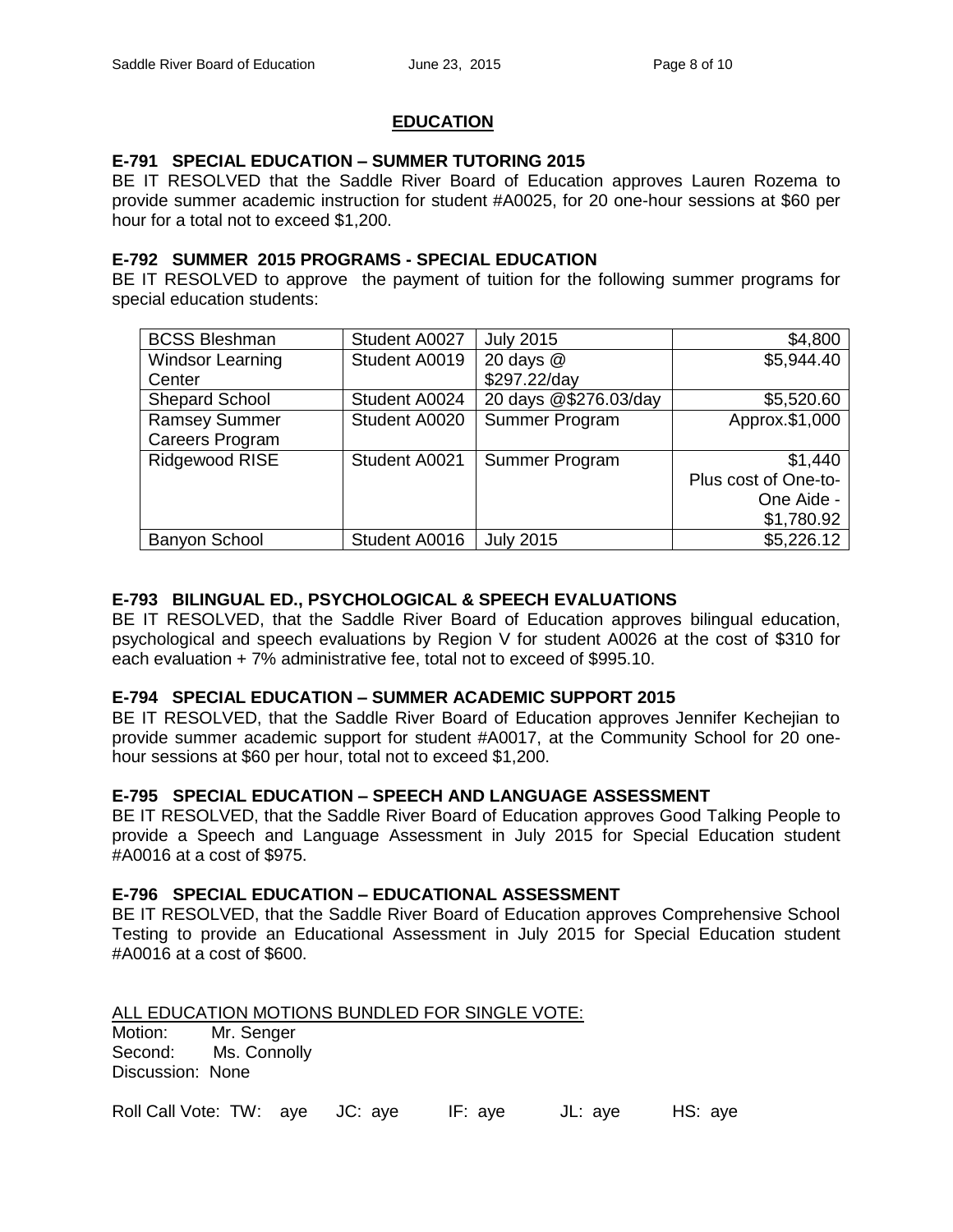#### **FINANCE**

#### **F-2249 PAYMENT OF BILLS – JUNE 2015**

BE IT RESOLVED that the payment of bills as per the attached June Bills and Claims lists be approved.

#### **F-2250 APPROPRIATION TRANSFERS – MAY 2015**

BE IT RESOLVED that the attached appropriation transfers for the month of May 2015 be approved.

#### **F-2251 LINE ITEM CERTIFICATION**

BE IT RESOLVED that in compliance with NJAC 6:20-2A-10(e) that the Board of Education certifies that no major account or fund has been over-expended and that as of this report, sufficient funds are available to meet the District's financial obligations for the remainder of the fiscal year.

#### **F-2252 BOARD SECRETARY REPORT – MAY 2015**

BE IT RESOLVED that the attached Board Secretary Report for the month of May 2015 be approved.

#### **F-2253 TREASURER REPORT – MAY 2015**

BE IT RESOLVED that the attached Report of the Treasurer for the month of May 2015 be approved.

### **F-2254 AGREEMENT–TREASURER'S & BOARD SECRETARY'S REPORTS – MAY 2015**

BE IT RESOLVED that the Saddle River Board of Education states that the Report of the Treasurer of School Moneys and the Report of the Secretary of the Board of Education for the month of May 2015 are in agreement and on file in the Board Secretary's Office.

### **F-2255 TRAVEL – SENGER & FELDSOTT**

BE IT RESOLVED that the Saddle River Board of Education approves the following board members travel as follows:

- Who: Henry Senger & Irene Feldsott
- What: NJSBA 2015 Workshop
- Where: Atlantic City, NJ
- When: October 2015
- Costs: Registration \$250 each Lodging 2 nights @ \$94/night plus occupancy tax per person Mileage & Tolls: \$125 per person (estimated) Meals and Incidental Expenses: \$165 per person Total: \$750 per person

#### **F-2256 FIRE & BURGLAR ALARM SYSTEMS – SERVICE & MAINTENANCE**

BE IT RESOLVED that the Saddle River Board of Education approves Open System Integrators, Inc. to service and maintain the fire & burglar alarm systems for the 2015-2016 school year in the amount of \$2,254.